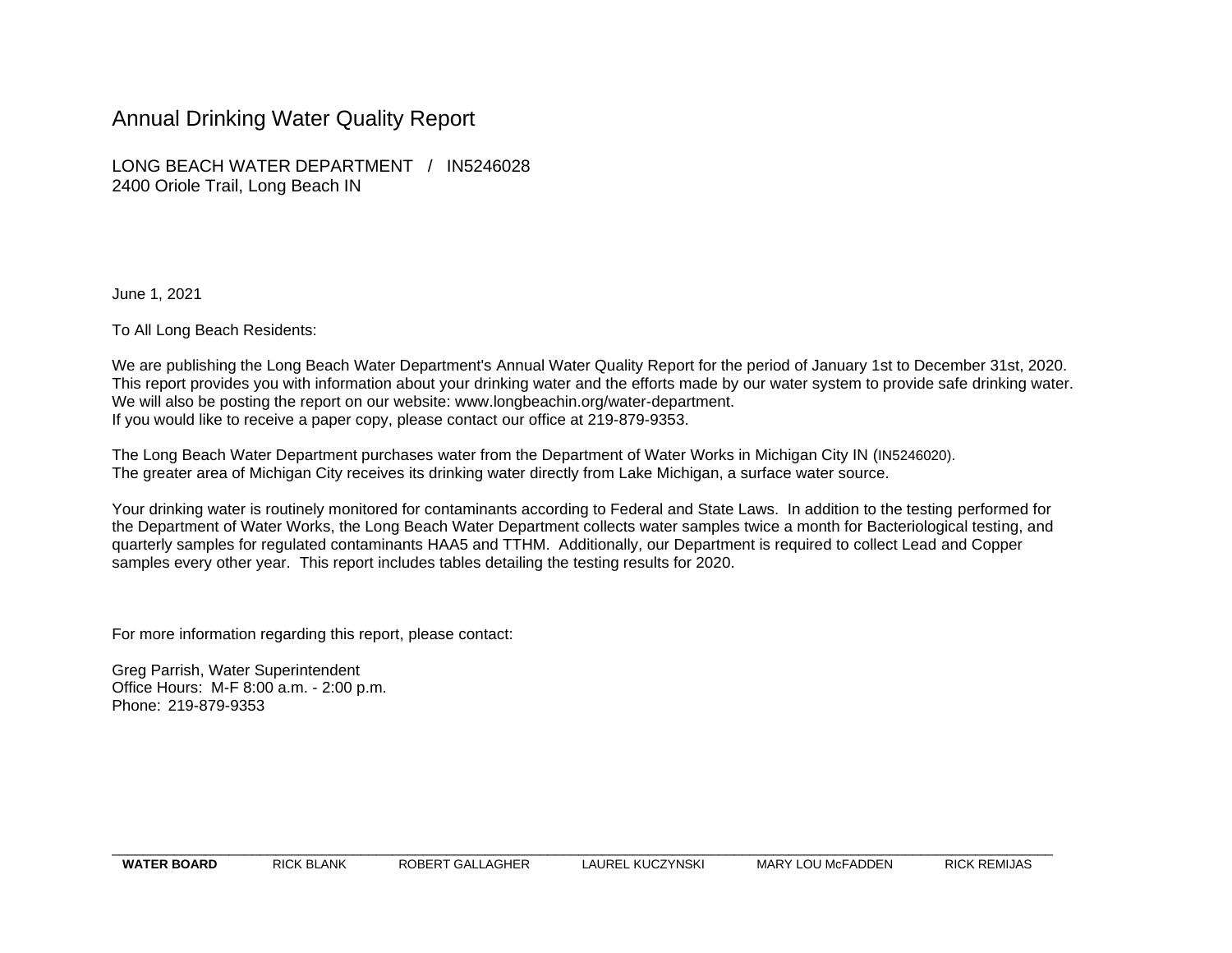#### **SOURCES OF DRINKING WATER** / Source Water Information Department of Water Works in Michigan City, IN / IN5246020

The sources of drinking water (both tap water and bottled water) include rivers, lakes, streams, ponds, reservoirs, springs, and wells. As water travels over the surface of the land or through the ground, it dissolves naturally-occurring minerals and, in some cases, radioactive material, and can pick up substances resulting from the presence of animals or from human activity.

Drinking water, including bottled water, may reasonably be expected to contain at least small amounts of some contaminants. The presence of contaminants does not necessarily indicate that water poses a health risk. More information about contaminants and potential health effects can be obtained by calling the EPAs Safe Drinking Water Hotline at (800) 426-4791. Contaminants that may be present in source water include:

- 1) Microbial contaminants, such as viruses and bacteria, which may come from sewage treatment plants, septic systems, agricultural livestock operations, and wildlife.
- 2) Inorganic contaminants, such as salts and metals, which can be naturally-occurring or result from urban storm water runoff, industrial or domestic wastewater discharges, oil and gas production, mining, or farming.
- 3) Pesticides and herbicides, which may come from a variety of sources such as agriculture, urban storm water runoff, and residential uses.
- 4) Organic chemical contaminants, including synthetic and volatile organic chemicals, which are by-products of industrial processes and petroleum production, and can also come from gas stations, urban storm water runoff, and septic systems.
- 5) Radioactive contaminants, which can be naturally-occurring or be the result of oil and gas production and mining activities.

In order to ensure that tap water is safe to drink, EPA prescribes regulations which limit the amount of certain contaminants in water provided by public water systems. FDA regulations establish limits for contaminants in bottled water which must provide the same protection for public health.

Some people may be more vulnerable to contaminants in drinking water than the general population.

Contaminants may be found in drinking water that may cause taste, color, or odor problems. These types of problems are not necessarily causes for health concerns. For more information on taste, odor, or color of drinking water, please contact the system's business office.

Immuno-compromised persons such as persons with cancer undergoing chemotherapy, persons who have undergone organ transplants, people with HIV/AIDS or other immune system disorders, some elderly and infants can be particularly at risk from infections. These people should seek advice about drinking water from their health care providers. EPA/CDC guidelines on appropriate means to lessen the risk of infection by Cryptosporidium and other microbial contaminants are available from the Safe Drinking Water Hotline (800-426-4791).

If present, elevated levels of lead can cause serious health problems, especially for pregnant women and young children. Lead in drinking water is primarily from materials and components associated with service lines and home plumbing. We are responsible for providing high quality drinking water, but we cannot control the variety of materials used in plumbing components. When your water has been sitting for several hours, you can minimize the potential for lead exposure by flushing your tap for 30 seconds to 2 minutes before using water for drinking or cooking. If you are concerned about lead in your water, you may wish to have your water tested. Information on lead in drinking water, testing methods, and steps you can take to minimize exposure is available from the Safe Drinking Water Hotline or at [http://www.epa.gov/safewater/lead.](http://www.epa.gov/safewater/lead)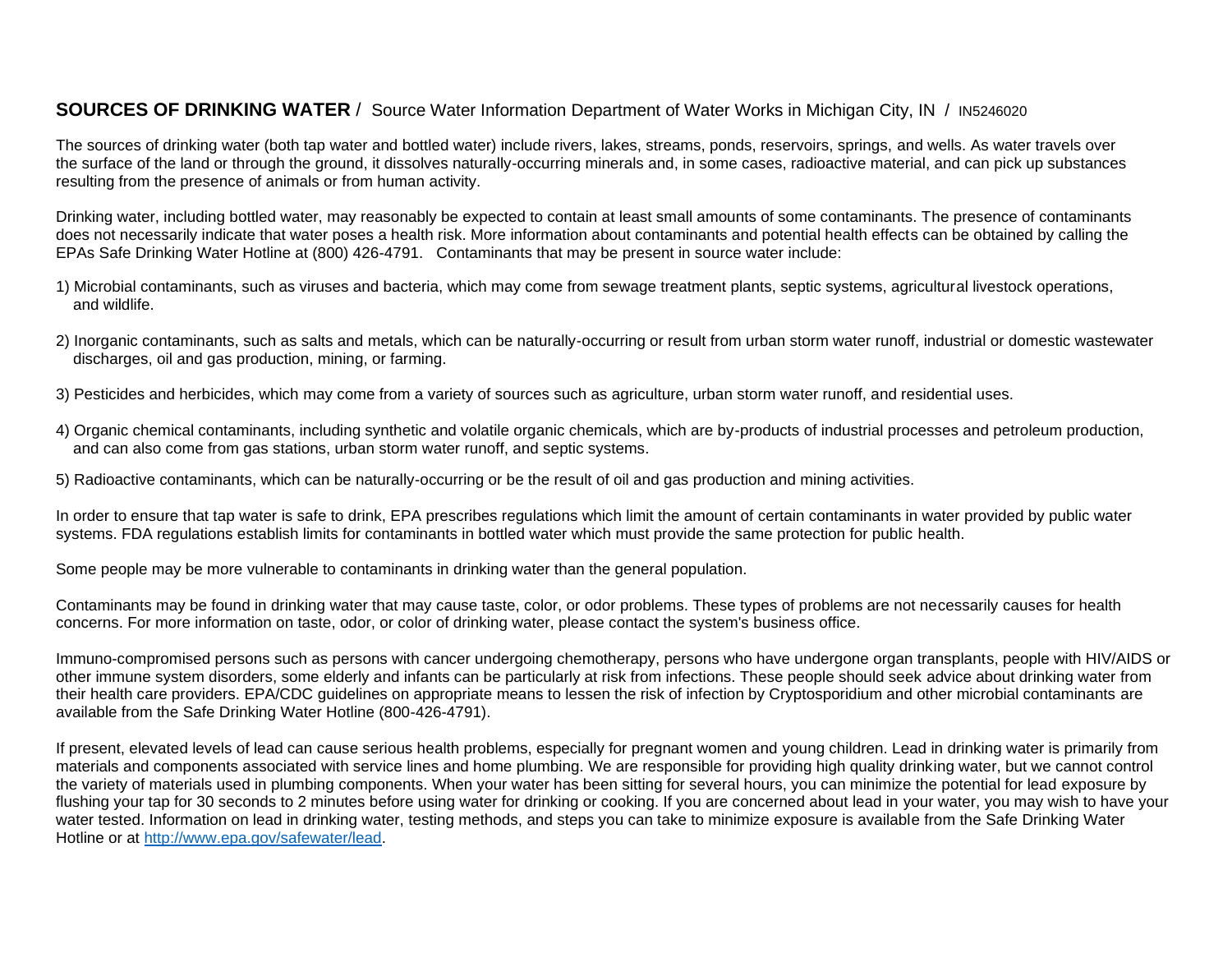# **Water Quality Test Results Definitions**

*The following tables contain abbreviations and scientific terms and measures, some of which may require explanation.*

| AL (Action Level)                            | The concentration of a contaminant which, if exceeded, triggers treatment or other requirements which a water system must follow.                                                                                                                                       |
|----------------------------------------------|-------------------------------------------------------------------------------------------------------------------------------------------------------------------------------------------------------------------------------------------------------------------------|
| ALG (Action Level Goal)                      | The level of a contaminant in drinking water below which there is no known or expected risk to health. ALGs allow for a margin of safety.                                                                                                                               |
| MCL (Maximum Contaminant Level)              | The highest level of a contaminant that is allowed in drinking water. MCLs are set as close to the MCLGs as feasible using the best<br>available treatment technology.                                                                                                  |
| MCLG (Maximum Contaminant Level Goal)        | The level of a contaminant in drinking water below which there is no known or expected risk to health. MCLGs allow for a margin of safety.                                                                                                                              |
| MRDL (Maximum Residual Disinfectant Level)   | The highest level of a disinfectant allowed in drinking water. There is convincing evidence that addition of a disinfectant is necessary for<br>control of microbial contaminants.                                                                                      |
| MRDLG (Max Residual Disinfectant Level Goal) | The level of a drinking water disinfectant below which there is no known or expected risk to health.<br>MRDLGs do not reflect the benefits of the use of disinfectants to control microbial contaminants.                                                               |
| Treatment Technique or TT:                   | A required process intended to reduce the level of a contaminant in drinking water.                                                                                                                                                                                     |
| Level 1 assessment:                          | A study of the water system to identify potential problems and determine (if possible) why total coliform bacteria have been found.                                                                                                                                     |
| Level 2 Assessment:                          | A Level 2 assessment is a very detailed study of the water system to identify potential problems and determine (if possible) why an E. coli<br>MCL violation has occurred and/or why total coliform bacteria have been found in our water system on multiple occasions. |
| ppb:                                         | micrograms per liter or parts per billion - or one ounce in 7,350,000 gallons of water.                                                                                                                                                                                 |
| ppm:                                         | milligrams per liter or parts per million - or one ounce in 7,350 gallons of water.                                                                                                                                                                                     |
| <b>NTU</b>                                   | nephelometric turbidity unit, used to measure turbidity                                                                                                                                                                                                                 |

# **Water Quality Test Results for Samples Collected by the Long Beach Water Department / IN5246028**

Regulated Contaminants: Lead and Copper

| Lead and Copper | Date Sampled | <b>MCLG</b> | Action Level (AL)   90th Percentile   # Sites Over AL |      | Units | Violation? | Likely Source of Contamination                                                                                |
|-----------------|--------------|-------------|-------------------------------------------------------|------|-------|------------|---------------------------------------------------------------------------------------------------------------|
| Copper          | 2020         | 1.3         | 1.3                                                   | 0.73 | ppm   | <b>No</b>  | Erosion of natural deposits; Leaching from<br>wood preservatives; Corrosion of<br>household plumbing systems. |
| Lead            | 2020         |             | 15                                                    | 2.7  | ppb   | No         | Corrosion of household plumbing<br>systems; Erosion of natural deposits.                                      |